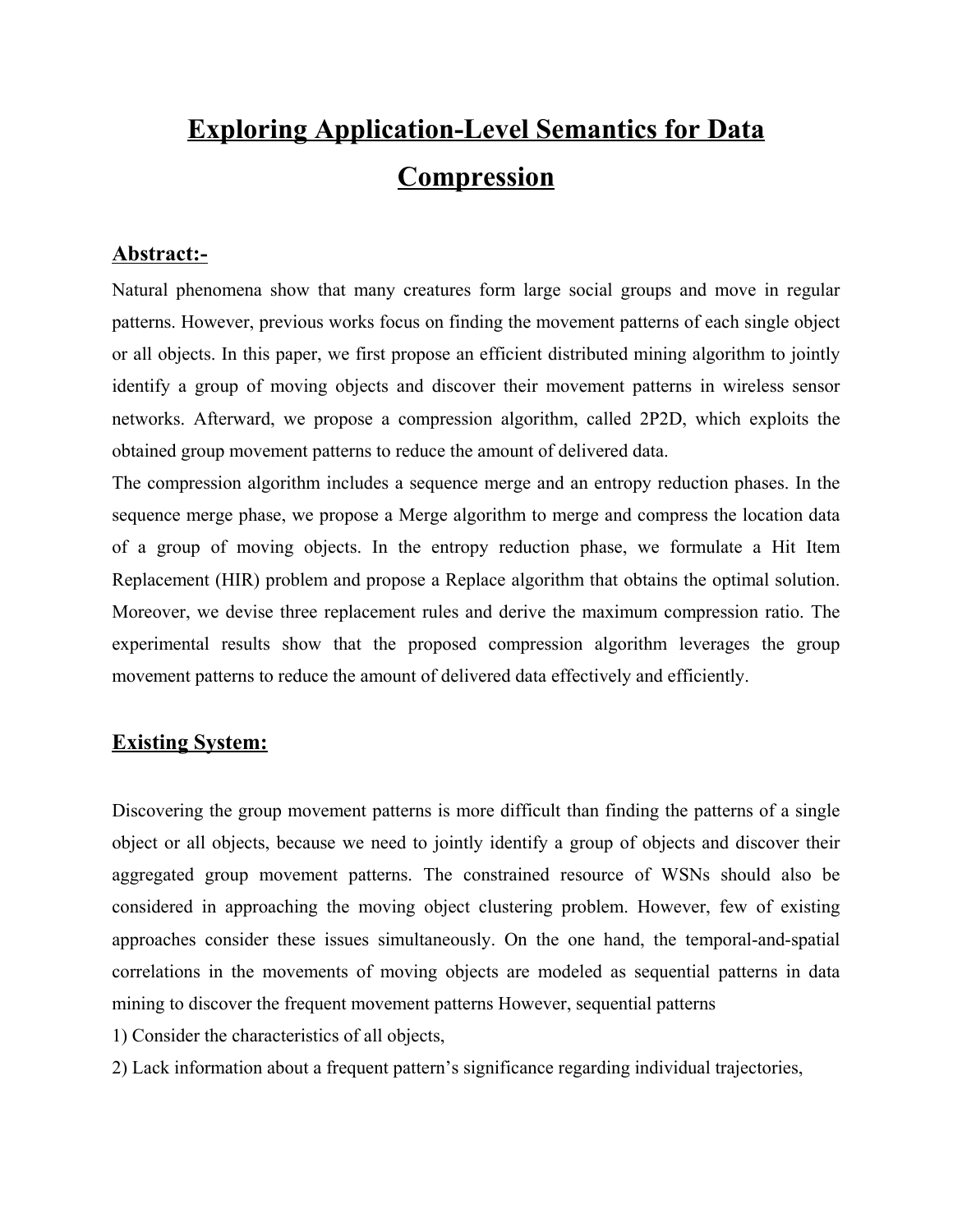3) Carry no time information between consecutive items, which make them unsuitable for location prediction and similarity comparison.

On the other hand, previous works, such as measure the similarity among these entire trajectory sequences to group moving objects. Since objects may be close together in some types of terrain, such as gorges, and widely distributed in less rugged areas, their group relationships are distinct in some areas and vague in others. Thus, approaches that perform clustering among entire trajectories may not be able to identify the local group relationships. In addition, most of the above works are centralized algorithms which need to collect all data to a server before processing. Thus, unnecessary and redundant data may be delivered, leading to much more power consumption because data transmission needs more power than data processing in Wireless Sensor Networks (WSNs).

#### **Proposed System:**

We have proposed a clustering algorithm to find the group relationships for query and data aggregation efficiency. The differences of and this work are as follows: First, since the clustering algorithm itself is a centralized algorithm, in this work, we further consider systematically combining multiple local clustering results into a consensus to improve the clustering quality and for use in the update-based tracking network. Second, when a delay is tolerant in the tracking application, a new data management approach is required to offer transmission efficiency, which also motivates this study. We thus define the problem of compressing the location data of a group of moving objects as the group data compression problem. We first introduce our distributed mining algorithm to approach the moving object clustering problem and discover group movement patterns. Then, based on the discovered group movement patterns, we propose a novel compression algorithm to tackle the group data compression problem.

Our distributed mining algorithm comprises a Group Movement Pattern Mining (GMPMine) and a Cluster Ensembling (CE) algorithm. It avoids transmitting unnecessary and redundant data by transmitting only the local grouping results to a base station (the sink), instead of all of the moving objects' location data. Specifically, the GMPMine algorithm discovers the local group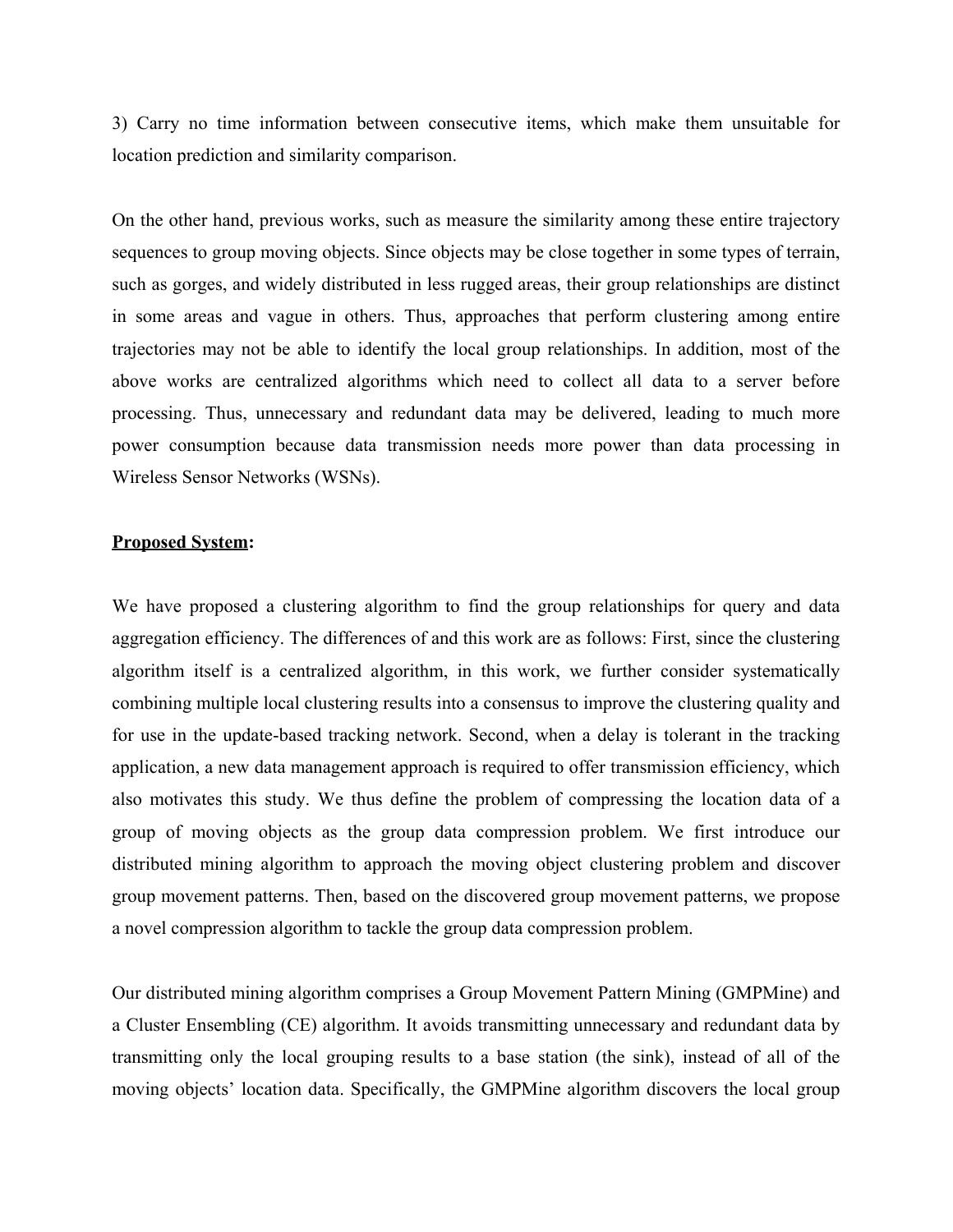movement patterns by using a novel similarity measure, while the CE algorithm combines the local grouping results to remove inconsistency and improve the grouping quality by using the information theory.

Different from previous compression techniques that remove redundancy of data according to the regularity within the data, we devise a novel two-phase and 2D algorithm, called 2P2D, which utilizes the discovered group movement patterns shared by the transmitting node and the receiving node to compress data. In addition to remove redundancy of data according to the correlations within the data of each single object, the 2P2D algorithm further leverages the correlations of multiple objects and their movement patterns to enhance the compressibility.

## **Architecture Diagrams:**

**1.** Techniques used:



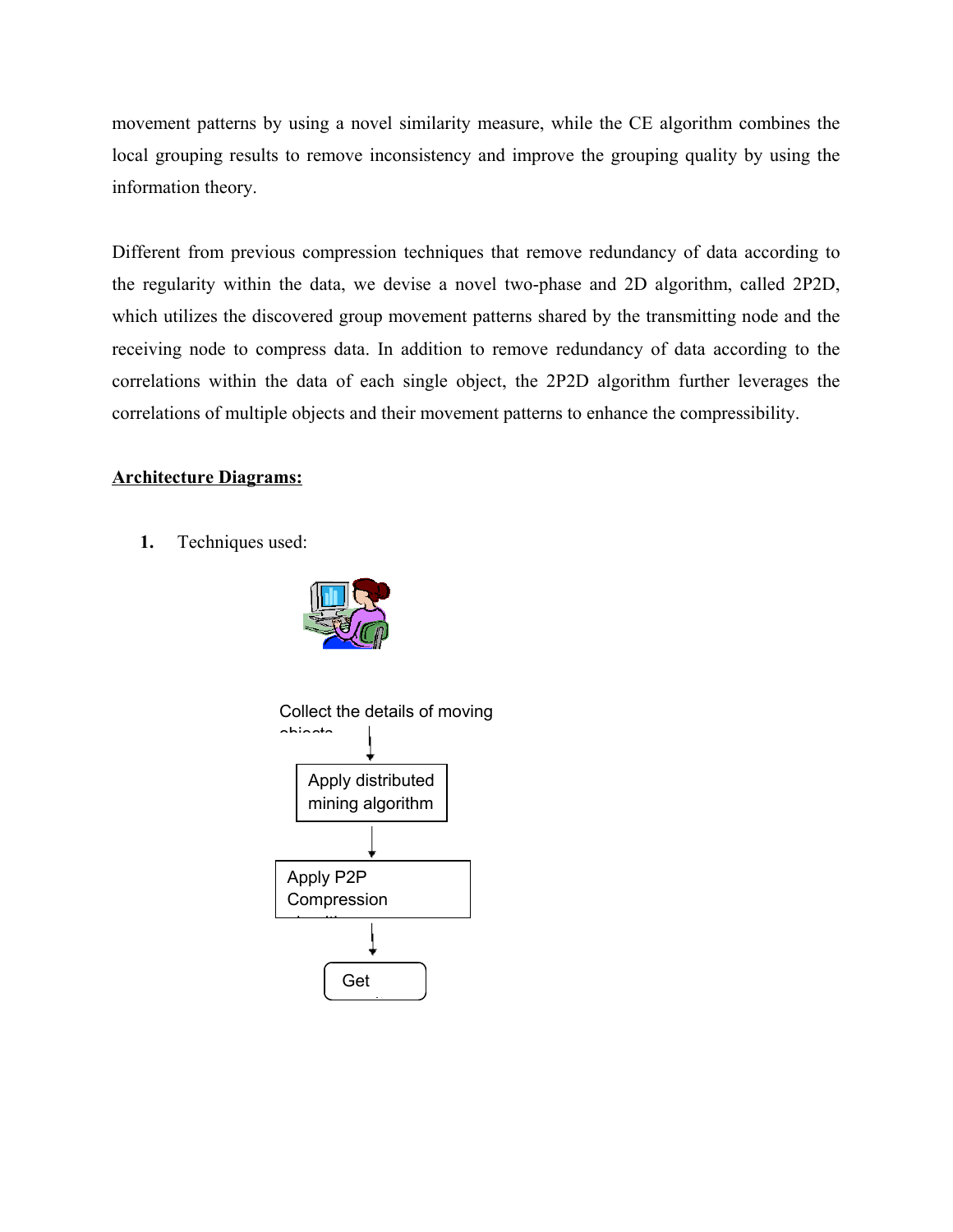#### 2. Process:





## **Module Description:**

#### 1) **Input data**

We have found that many creatures, such as elephants, zebra, whales, and birds, form large social groups when migrating to find food, or for breeding or wintering. These characteristics indicate that the trajectory data of multiple

objects may be correlated for biological applications. Moreover, some research domains, such as the study of animal's social behavior and wildlife migration, are more concerned with the movement patterns of groups of animals. These details are given as an input data.

#### **2) Apply mining technique**

To approach the moving object clustering problem, we propose an efficient distributed mining algorithm to minimize the number of groups such that members in each of the discovered groups are highly related by their movement patterns.

#### **3) Apply compression technique**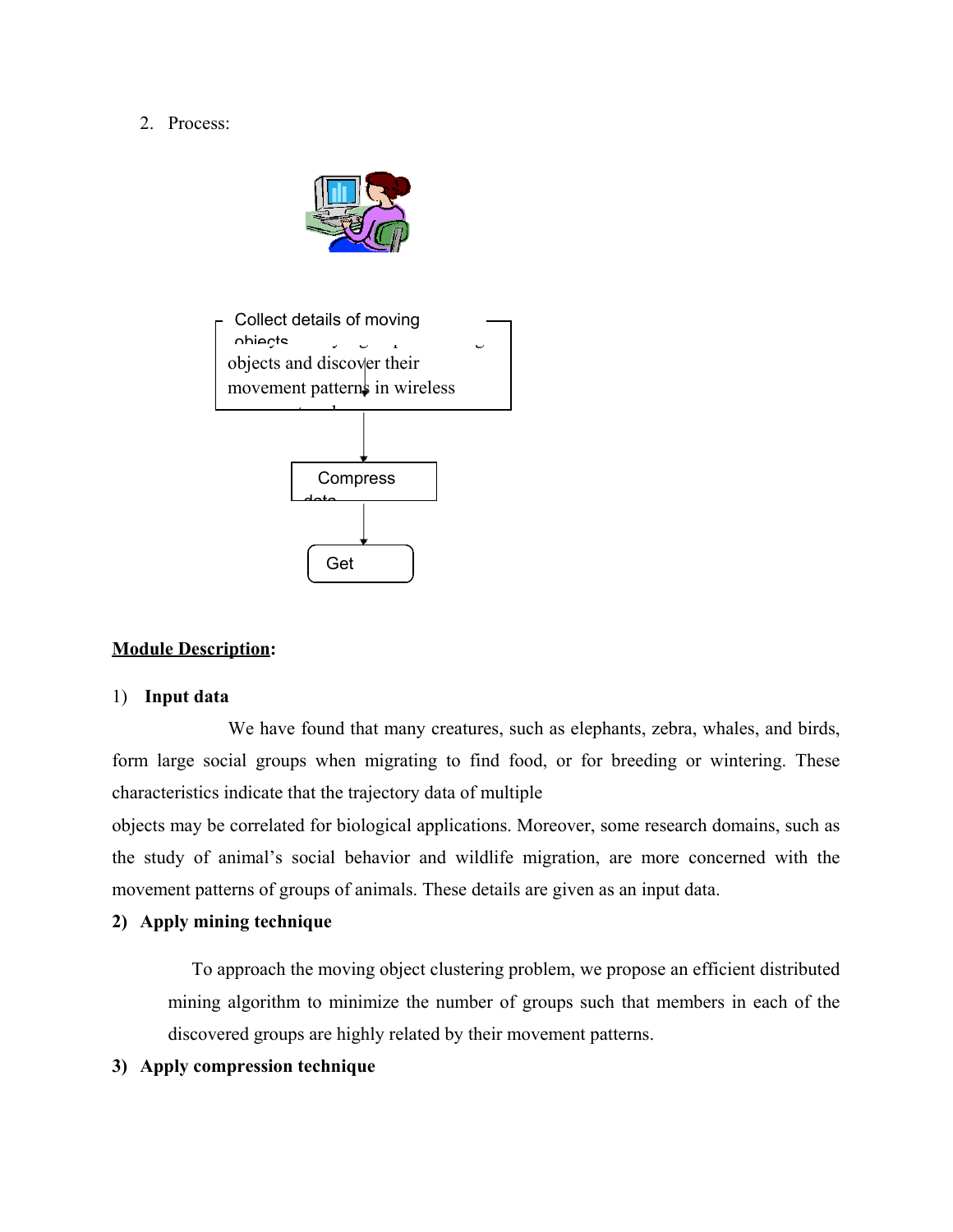We propose a novel compression algorithm to compress the location data of a group of moving objects with or without loss of information. We formulate the HIR problem to minimize the entropy of location data and explore the Shannon's theorem to solve the HIR problem. We also prove that the proposed compression algorithm obtains the optimal solution of the HIR problem efficiently.

#### **4) View result**

View the data result that the result contains the mined and compressed data. We exploit the characteristics of group movements to discover the information about groups of moving objects in tracking applications. We propose a distributed

mining algorithm, which consists of a local GMPMine algorithm and a CE algorithm, to discover group movement patterns. With the discovered information, we devise the 2P2D algorithm, which comprises a sequence merge phase and an entropy reduction phase. In the sequence merge phase, we propose the Merge algorithm to merge the location sequences of a group of moving objects with the goal of reducing the overall sequence length. In the entropy reduction phase, we formulate the HIR problem and propose a Replace algorithm to tackle the HIR problem. In addition, we devise and prove three replacement rules, with which the

Replace algorithm obtains the optimal solution of HIR efficiently. Our experimental results show that the proposed compression algorithm effectively reduces the amount of delivered data and enhances compressibility and, by extension, reduces the energy consumption expense for data transmission in WSNs.

## **SYSTEM SPECIFICATIONS:**

### **HARDWARE REQUIREMENTS:**

- System : Pentium IV 2.4 GHz.
- · Hard Disk : 40 GB.
- Floppy Drive : 1.44 Mb.
- Monitor : 15 VGA Colour.
- Mouse : Logitech.